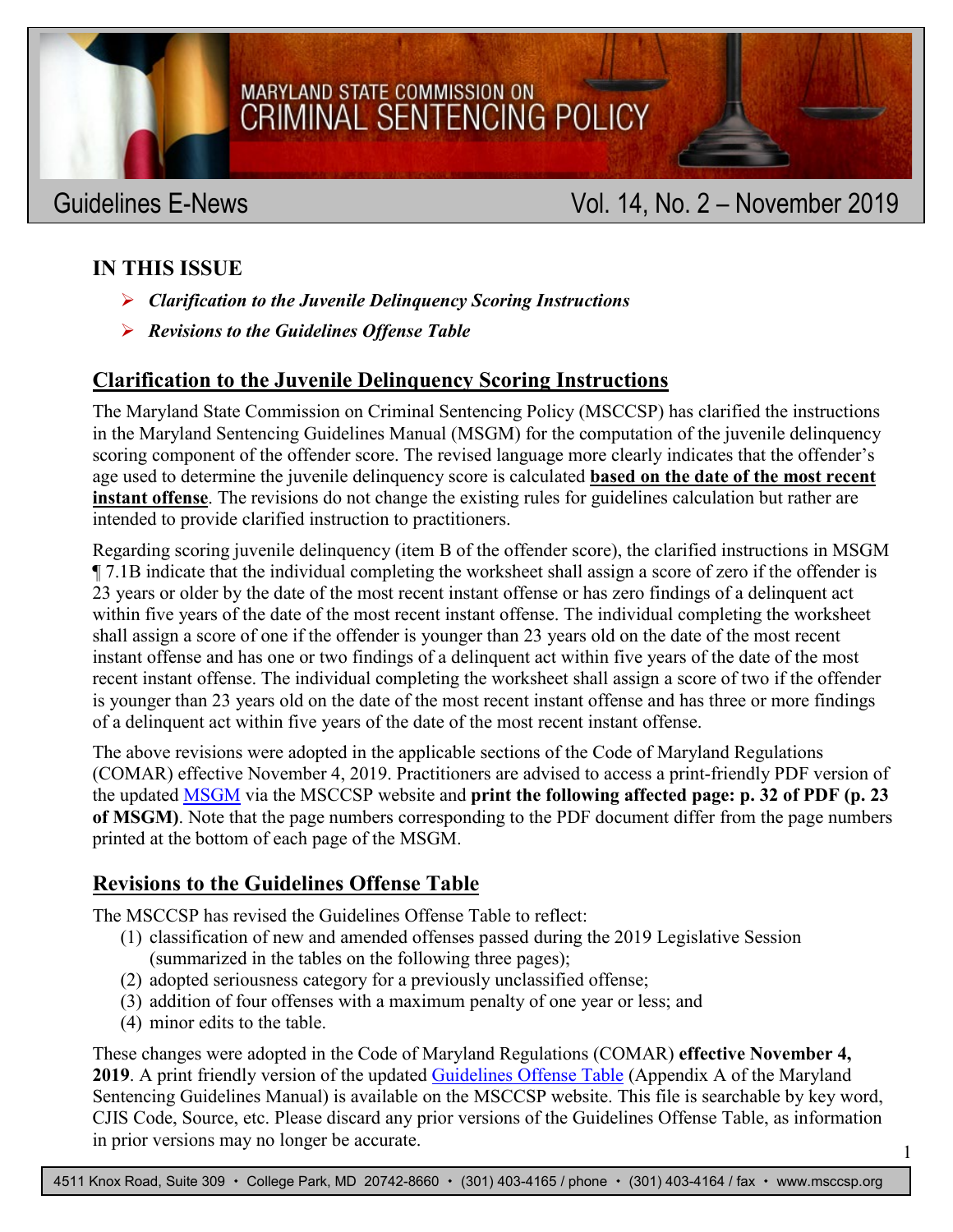| Legislation                           | <b>Annotated Code</b><br>of Maryland                  | <b>Offense</b>                                                                                                                                                                                                                                                                                                                                                                                                                  | <b>Statutory</b><br><b>Maximum</b> | <b>Adopted</b><br><b>Seriousness</b><br>Category |
|---------------------------------------|-------------------------------------------------------|---------------------------------------------------------------------------------------------------------------------------------------------------------------------------------------------------------------------------------------------------------------------------------------------------------------------------------------------------------------------------------------------------------------------------------|------------------------------------|--------------------------------------------------|
| Chapters 23 and 24<br>(HB0734/SB0689) | CR, §3-1202                                           | <b>Labor Trafficking</b><br>Take, place, etc., another by force, fraud, or<br>coercion to provide services or labor; benefit<br>from services or labor induced by force,<br>fraud, or coercion; aid or conspire with<br>another to commit these offenses                                                                                                                                                                        | 25 years                           | $\mathbf{I}$                                     |
| Chapter 54<br>(HB0787)                | CR, §3-602.2                                          | <b>Abuse and Other Offensive Conduct</b><br>Knowingly fail to provide the required notice<br>or make the required written report of<br>suspected abuse or neglect of a child                                                                                                                                                                                                                                                    | 3 years                            | VI                                               |
| Chapter 20<br>(HB0707)                | TR, §21-902(i)                                        | <b>Motor Vehicle Offense</b><br>Driving while under the influence of alcohol,<br>impaired by alcohol, impaired by drugs or<br>drugs and alcohol, or impaired by CDS;<br>driving while under the influence or<br>impaired while transporting a minor-4 <sup>th</sup> or<br>subsequent offense, or previous conviction<br>for negligent homicide or injury by motor<br>vehicle or vessel while under the influence or<br>impaired | 10 years                           | IV                                               |
| Chapters 26 and 27<br>(SB0103/HB0181) | $CR, §3-805(b)(6)$<br>$CR, §3-805(e)(2)$<br>(penalty) | <b>Telecommunications and Electronics,</b><br><b>Crimes Involving</b><br>Use of electronic communication to alarm or<br>seriously annoy another, etc., with the intent<br>to induce a minor to commit suicide                                                                                                                                                                                                                   | 10 years                           | IV                                               |

### **New Offenses, 2019 Legislative Session**

### **Amended Offenses with Changes to the Incarceration Penalty, 2019 Legislative Session**

| Legislation            | <b>Annotated Code</b><br>of Maryland | <b>Offense</b>                                                                                                                                                                                                                                                                 | <b>Prior</b><br>Stat. Max. /<br><b>Seriousness</b><br>Category | <b>New</b><br>Stat. Max. /<br><b>Seriousness</b><br>Category |
|------------------------|--------------------------------------|--------------------------------------------------------------------------------------------------------------------------------------------------------------------------------------------------------------------------------------------------------------------------------|----------------------------------------------------------------|--------------------------------------------------------------|
| Chapter 20<br>(HB0707) | TR, $§21-902(h)$                     | <b>Motor Vehicle Offense</b><br>Driving while under the influence of alcohol,<br>impaired by alcohol, impaired by drugs or<br>drugs and alcohol, or impaired by CDS;<br>driving while under the influence or<br>impaired while transporting a minor-3 <sup>rd</sup><br>offense | 3 years-4<br>years / V                                         | $5$ years / V                                                |
| Chapter 20<br>(HB0707) | TR, §21-<br>902(b)(2)(ii)(1)         | <b>Motor Vehicle Offense</b><br>Driving while impaired by alcohol, while<br>transporting a minor, 1 <sup>st</sup> offense                                                                                                                                                      | $6$ months $/$<br>VII                                          | $1$ year / VII                                               |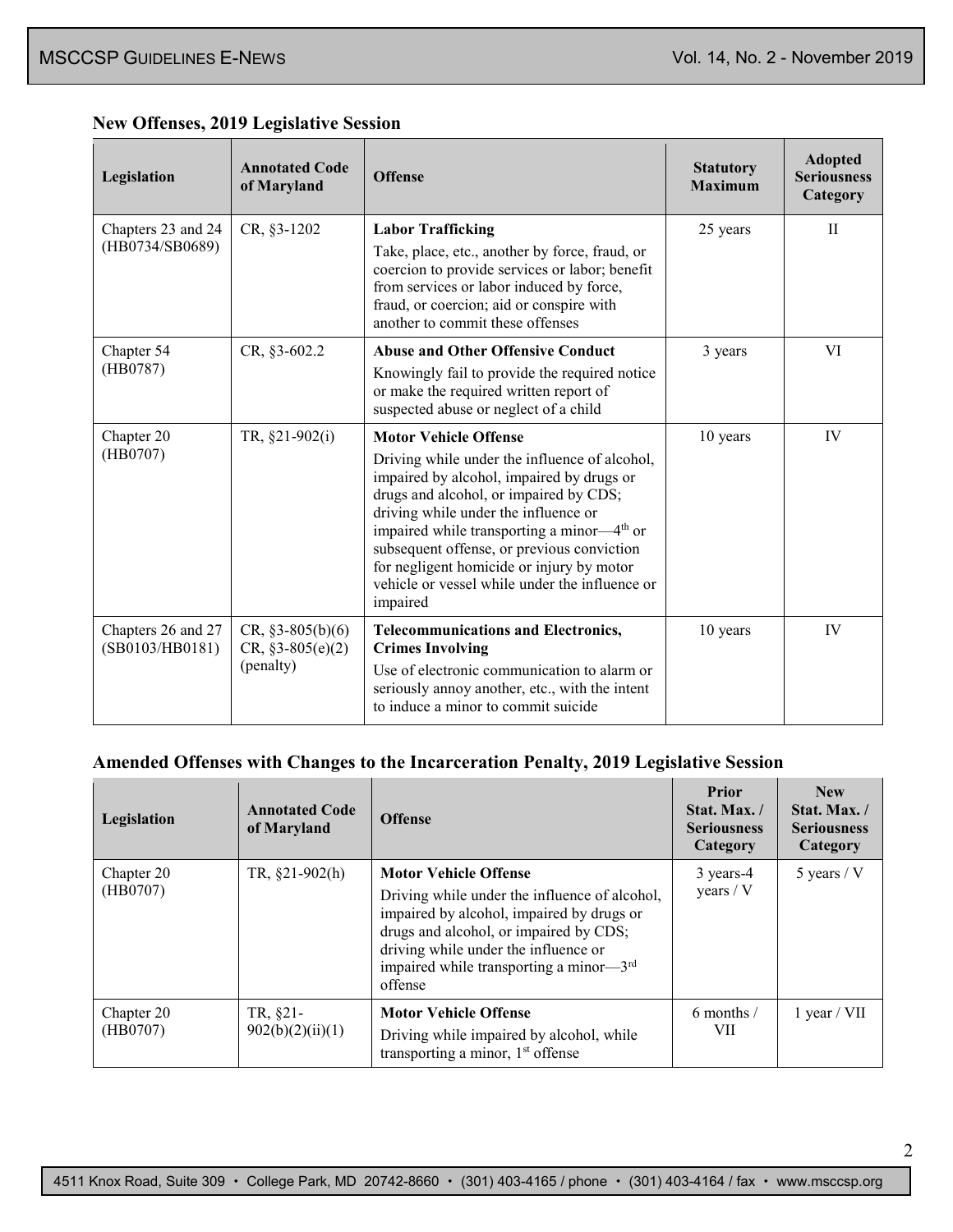#### **Amended Offenses with Changes to the Incarceration Penalty, 2019 Legislative Session** *(continued)*

| Legislation                               | <b>Annotated Code</b><br>of Maryland                           | <b>Offense</b>                                                                                                                                                                                                                                                                                                                                                                                        | <b>Prior</b><br>Stat. Max./<br><b>Seriousness</b><br>Category | <b>New</b><br>Stat. Max./<br><b>Seriousness</b><br>Category |
|-------------------------------------------|----------------------------------------------------------------|-------------------------------------------------------------------------------------------------------------------------------------------------------------------------------------------------------------------------------------------------------------------------------------------------------------------------------------------------------------------------------------------------------|---------------------------------------------------------------|-------------------------------------------------------------|
| Chapter 20<br>(HB0707)                    | TR, §21-<br>902(c)(2)(ii)(1)                                   | <b>Motor Vehicle Offense</b><br>Driving while impaired by drugs or drugs<br>and alcohol, while transporting a minor, 1st<br>offense                                                                                                                                                                                                                                                                   | 6 months /<br>VII                                             | $1$ year / VII                                              |
| Chapter 20<br>(HB0707)                    | TR, §21-<br>902(b)(2)(ii)(2)                                   | <b>Motor Vehicle Offense</b><br>Driving while impaired by alcohol, while<br>transporting a minor, $2nd$ offense                                                                                                                                                                                                                                                                                       | 1 year / VII                                                  | 2 years / VI                                                |
| Chapter 20<br>(HB0707)                    | TR, §21-<br>902(c)(2)(ii)(2)                                   | <b>Motor Vehicle Offense</b><br>Driving while impaired by drugs or drugs<br>and alcohol, while transporting a minor, 2 <sup>nd</sup><br>offense                                                                                                                                                                                                                                                       | 1 year / VII                                                  | 2 years / VI                                                |
| Chapter 20<br>(HB0707)                    | CR, $\S2 - 505(c)(1)$                                          | <b>Manslaughter and Related Crimes</b><br>Negligent homicide by motor vehicle or<br>vessel while impaired by drugs, 1 <sup>st</sup> offense                                                                                                                                                                                                                                                           | 3 years / VI                                                  | $5$ years / V                                               |
| Chapter 20<br>(HB0707)                    | CR, $\S2 - 505(c)(2)$                                          | <b>Manslaughter and Related Crimes</b><br>Negligent homicide by motor vehicle or<br>vessel while impaired by drugs, subsequent                                                                                                                                                                                                                                                                        | 5 years $/ V$                                                 | 10 years / IV                                               |
| Chapters 26 and 27<br>$(SB0103/HB0181)^1$ | CR, $§3-805(b)(1)$ -<br>(5)<br>CR, $§3-805(e)(1)$<br>(penalty) | <b>Telecommunications and Electronics,</b><br><b>Crimes Involving</b><br>Use of electronic communication to alarm or<br>seriously annoy another; or to inflict serious<br>emotional distress on a minor or place a<br>minor in fear of death or serious bodily<br>injury; or that has the effect of intimidating<br>or harassing a minor and causing physical<br>injury or serious emotional distress | 1 year / VII                                                  | 3 years / VI                                                |
| Chapter 495<br>(SB0842)                   | $CR, §12-102(b)$                                               | <b>Gambling - General Provisions</b><br>Make or sell a book or pool on the result of a<br>race, etc.; establish, keep, etc., a building,<br>vessel, or place for the purpose of betting,<br>etc.; receive, become the depository of, etc.,<br>money to be bet, etc.                                                                                                                                   | $1$ year / VII                                                | 6 months /<br><b>VII</b>                                    |
| Chapter 495<br>$(SB0842)^2$               | CR, §12-103                                                    | <b>Gambling - General Provisions</b><br>Betting, wagering, or gambling; or playing<br>any other gaming device or fraudulent trick                                                                                                                                                                                                                                                                     | 2 years / VII                                                 | Fine only /<br>NA                                           |

<sup>1</sup> This bill revised certain penalties and expanded the list of crimes involving telecommunication and electronics.

<sup>2</sup> This bill made certain gambling acts a civil offense punishable by a fine effective October 1, 2019. Since the guidelines apply only to criminal offenses, this offense was removed from the Guidelines Offense Table. Betting, wagering, gambling, or playing any other gaming device or fraudulent trick occurring on/after October 1, 2019, is not a guidelines offense.